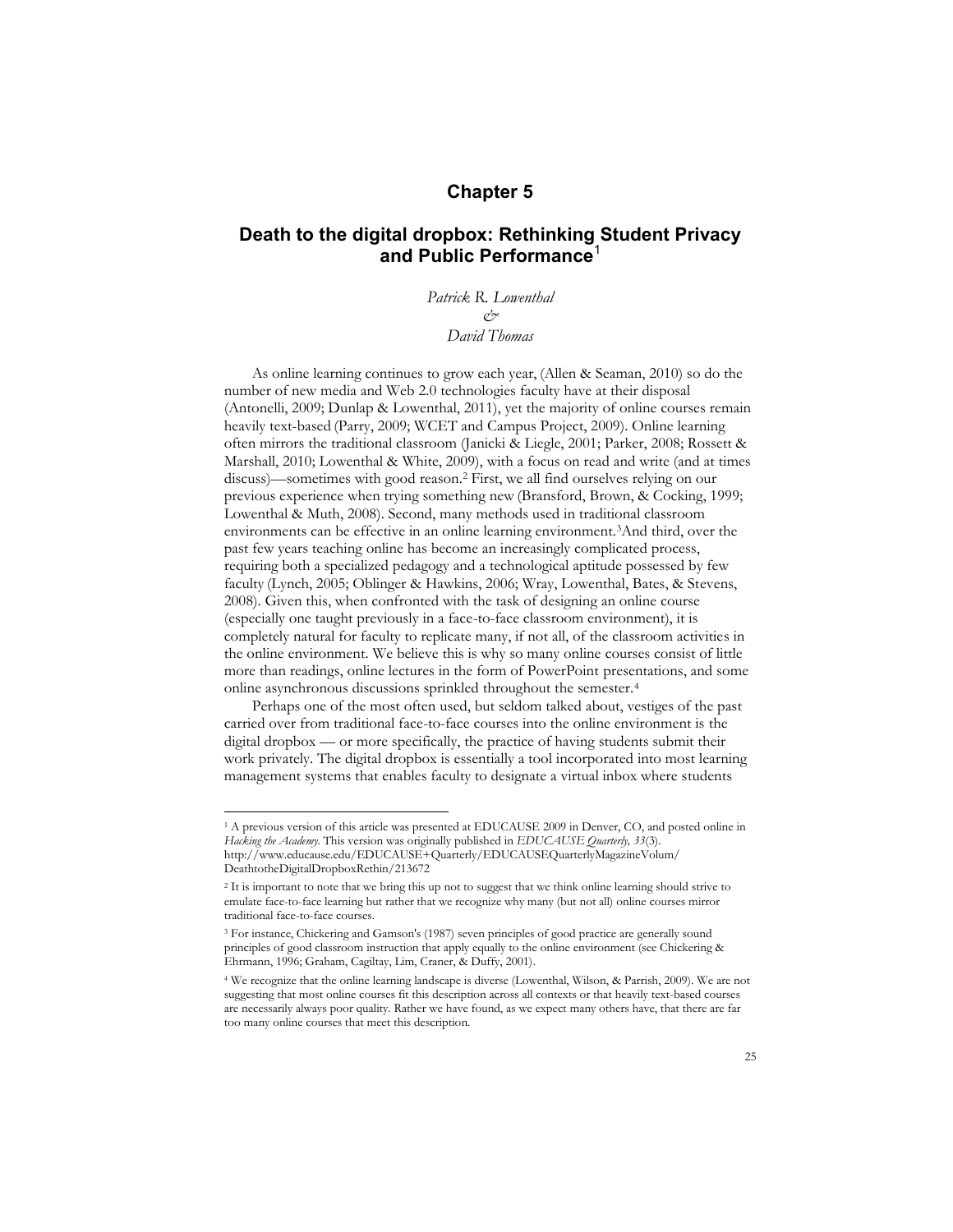can privately submit their assignments and later retrieve them (presumably with a grade and some type of feedback). While there might be a specific time when it pedagogically makes sense to have students turn in their work to a digital dropbox viewable only by the instructor and the student, we have found that *most* of the time it makes little sense to do so. In this article we argue for use of a public performance model and explain why.

### **The Problem with the Digital Dropbox and Misconstrued Conceptions of Student Privacy**

We contend that using a digital dropbox — or even worse, having students submit their work privately via e-mail — is more often than not a destructive pedagogical practice. Even as numerous studies and commonsense experience point to social interaction in online courses as a key success factor (Kreijns, Kirschner, & Jochems, 2003; McInnerney & Roberts, 2004), we find far too many faculty eliminating opportunities for conversation by asking students to turn in work privately (see Harvey, 2009). Once an assignment is inside the dropbox, the instructor pulls it out, grades it, then returns it to the dropbox for the student, and only the student to see. Meanwhile, we find effective teachers — who might have students turn in *some* assignments privately — asking students questions in class and having them present projects and papers, showing off work and performing in front of their fellow learners, experts, and the teacher. This "public" performance and feedback allow the teacher to increase accountability of the student performing, leverage feedback and teaching moments from one student to the entire class, and better calibrate student success models by publically offering criticism, praise, and formative feedback. The increase in educational impact without a corresponding increase in instructor workload clarifies why public feedback and assessment have remained powerful tools in classroom instruction.

Private feedback has its place in education (Bonk, Cummings, Hara, Fischler, & Lee, 2000; Rovai, 2004). We contend, however, that the vast majority of feedback can and should be public. Research has established the important role that feedback plays in formal education (Chickering & Gamson, 1987), and it is arguably even more important in online learning environments where faculty and students rarely, if ever, see each other face-to-face (Graham et al., 2001; Ertmer et al., 2007). While practitioners have highlighted the importance of feedback in online courses (Aragon, 2003; Lowenthal & Parscal, 2008; Palloff & Pratt, 2003), researchers have only recently begun to formally study the issue (Dennen, 2005; Oomen-Early, Bold, Wiginton, Gallien, & Anderson, 2008). Formal research is needed to fully understand how and when faculty should provide public versus private feedback, but we believe that even in its absence, there are obvious reasons to require public performance and use public feedback in the classes we teach.<sup>5</sup>

Objections to asking students to produce work for public consumption, even inside the safety of a learning management system (LMS), usually fall into one of several key categories of concern:

 <sup>5</sup> While there is very little formal research on requiring or integrating public performance or public feedback into online courses, people have argued for using this approach in some form at times in the past (Notar, Wilson, & Ross, 2002; Palloff & Pratt, 2009; Tu, 2004). Further, there is nothing new about having students conduct group work or online presentations online, though in our experience this is not used enough; in part because faculty often make assumptions about what can or can't be done effectively online (see Wray, Lowenthal, Bates, & Stevens, 2008). Finally, the literature on the important role of feedback in general and specifically feedback online suggests that public performance and public feedback might serve an important role in online courses (see Chickering & Gamson, 1987; Palloff & Pratt, 2005).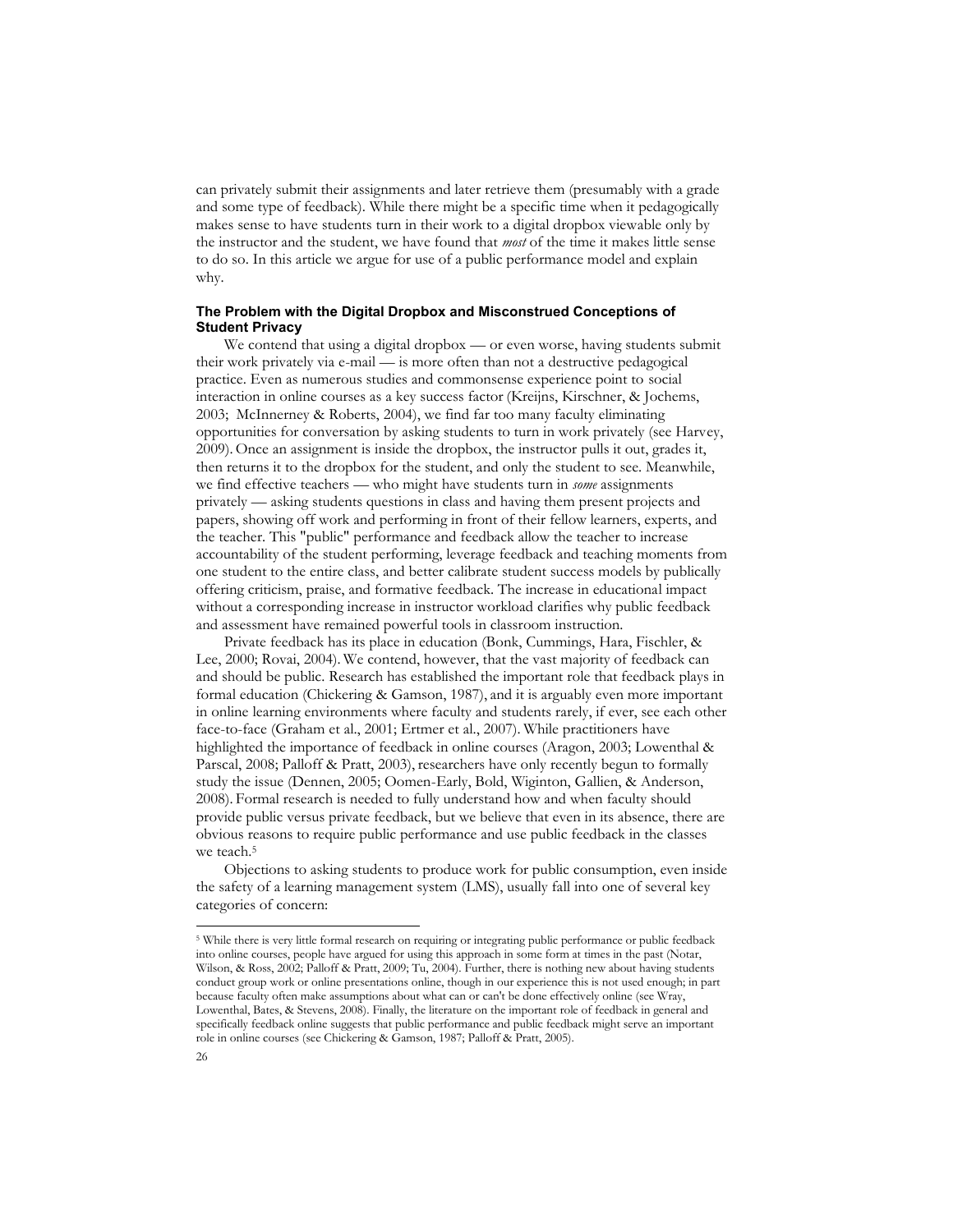- Legal privacy requirements
- Fear of shaming students
- Lack of time

We will look at each of these objections in turn.

## *Privacy*

Perhaps the single largest objection to having students post their work publicly (whether within an LMS or beyond) is the notion of privacy guarantees. People have talked about privacy within online learning nearly since its inception (Tu, 2002a, 2002b), and with the rise of social media, they are returning to this question (Boyd, 2010; Lenhart & Madden, 2007; Rooney, 2010). Privacy, though, is not nearly as simplistic as people often believe.6 Danah Boyd, a social media researcher at Microsoft, recently gave a talk at South by Southwest (SXSW) (see Figure 1) in which she explains how complicated privacy is and how too often most people think of "public" versus "private" as simple binaries when in fact they are much more complicated than that.



**Figure 1. Danah Boyd Talks About Privacy**

Similarly, we posit that student privacy is a complex construct that cannot be reduced to a simple binary. We believe that student privacy should be thought of as existing in degrees or as a continuum from fully public to fully private, as shown in Figure 2. While oversimplified, the graphic illustrates that student privacy is not just a matter of being private or being public. Student privacy exists at the course level in that only the student and the instructor know that the student is taking the course (even though in practice dozens if not hundreds of faculty and staff often have some ability to view the student's work in the LMS). In the class other students can see the course roster, and through discussions and group assignments they interact with and can see the work of their peers. Faculty also occasionally invite guest speakers into a course. When this happens,

 <sup>6</sup> For a theoretical discussion on the complicated nature of privacy, see Boyd (2010); for a more practical example, see Hayden (2010).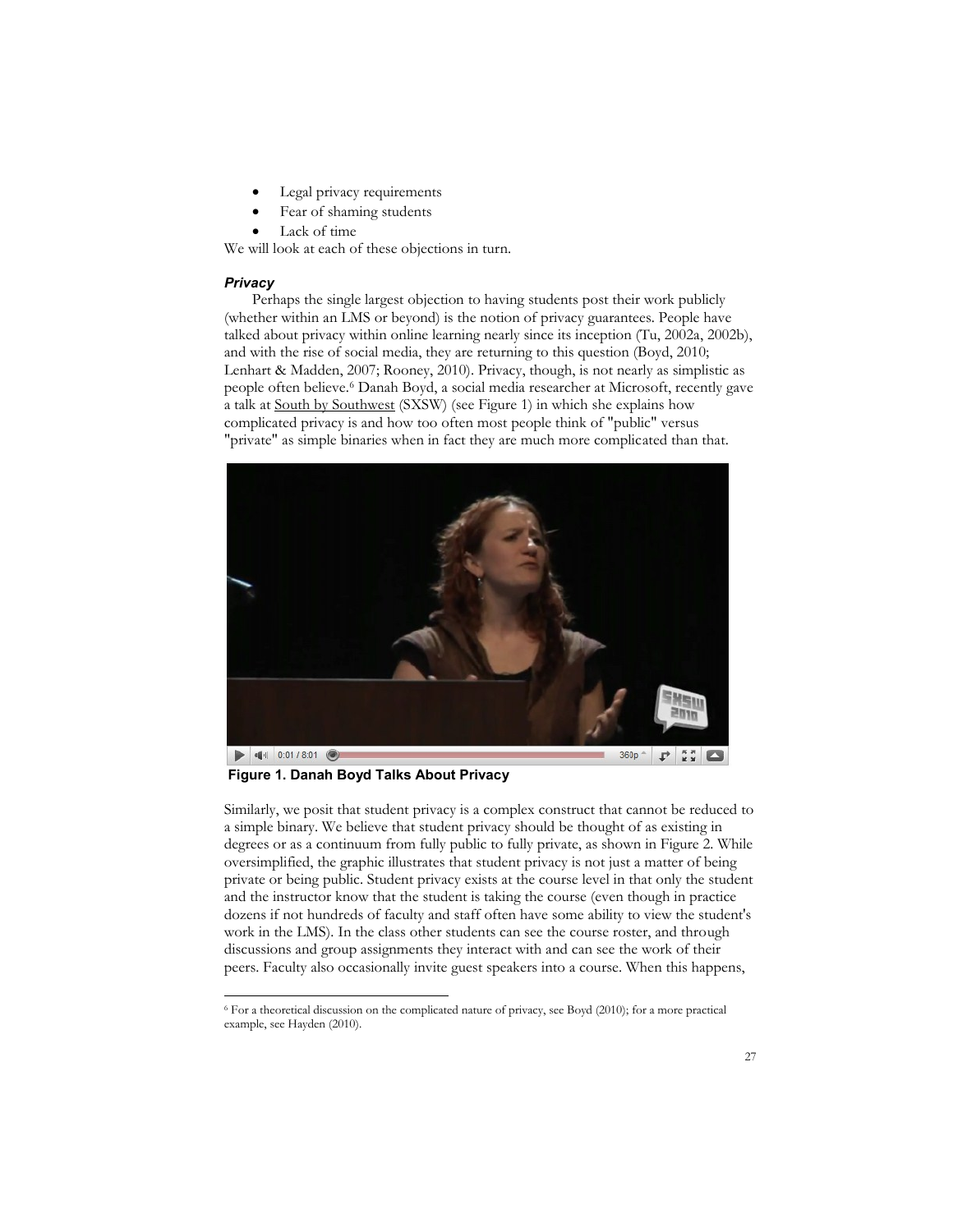someone from outside the course becomes aware which students are enrolled in the course, and the students' degree of privacy decreases. At times — though less frequently — students find themselves taking part in an event in a contained public venue (for example, taking a proctored exam in a big auditorium) or even in an open public venue (presenting their work, for instance, or attending a required class event like an art exhibit), and just like that, the students' supposed privacy is all but gone.



**Figure 2. Student Privacy**

Our point here is not to illustrate every possible point on the continuum of public versus private but rather to illustrate how complex student privacy can be. This continuum of privacy also makes clear how fluid our notions of privacy are, even in a traditional classroom.

Within the frame of education much is done in the name of privacy that really has little or nothing to do with the broader social value of individual privacy. Having public speaking students give speeches to their professor privately during office hours, for example, not only cuts against the authentic performance of the speech as a public act, it also eliminates meaningful learning opportunities from students observing their class peers. This logic applies equally well to an engineering student learning to communicate a bridge design and a writer mastering the craft of narrative.

28 The Family Education Rights and Privacy Act (FERPA) is routinely cited in the United States as the standard of student privacy. Reading the somewhat ambiguous language in the act reveals a few key points related to student educational records. Most importantly, student grades and their enrollment status is protected information; faculty may not post grades on their office doors or even post class lists, for instance. However, the act also allows for open, public feedback on student performance in the interest of reaching educational goals. In other words, FERPA provides for public performance of student work in order to teach; in doing so, it allows a more nuanced notion of privacy than "private/public." While specific institutional policy might further restrain what a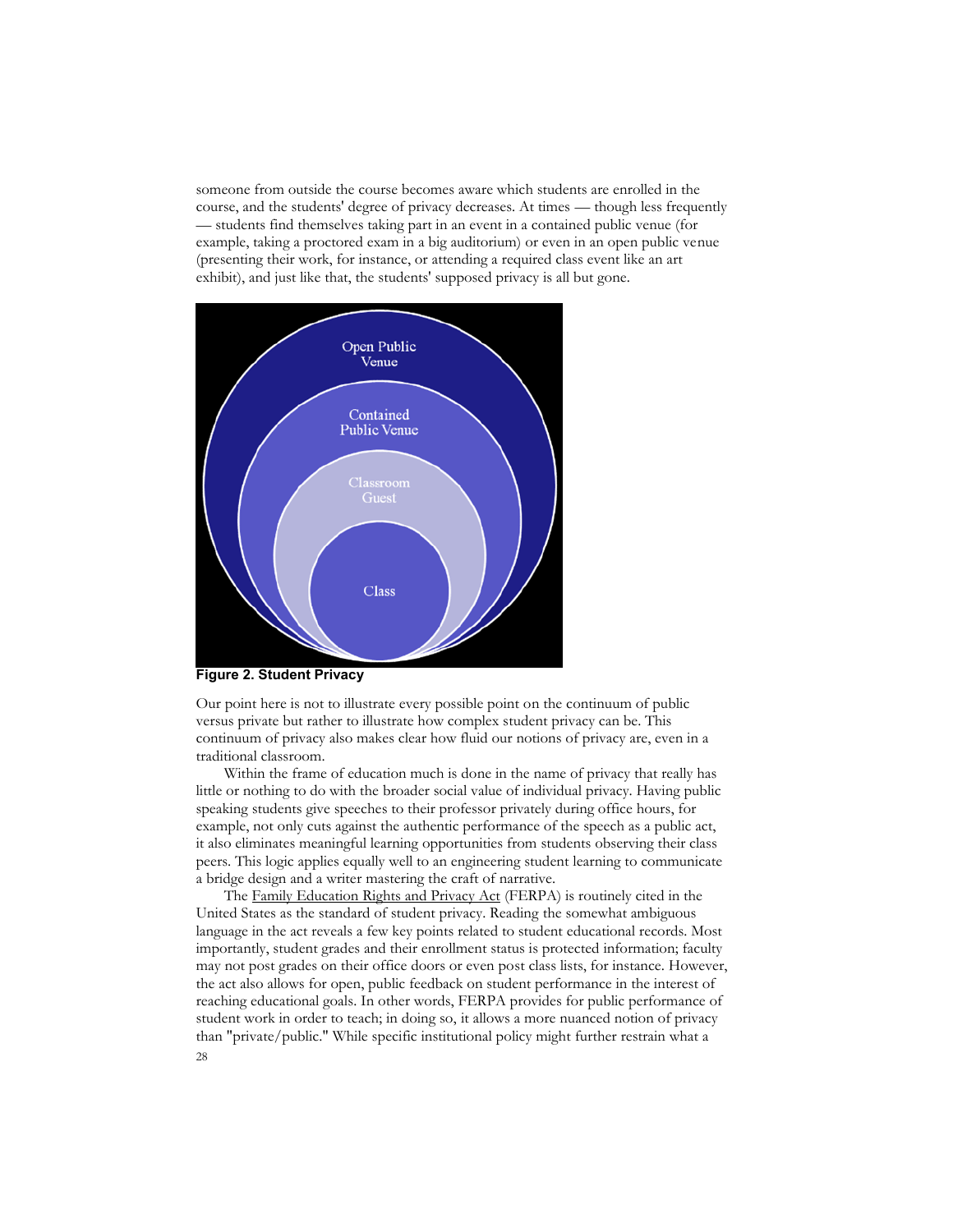teacher can and cannot do in the classroom, the point here is not to erase the broader notion of privacy but to attack the common misperception that everything the student produces in a classroom is private in all senses. Clearly, privacy rights are important; we have all heard of examples of students being stalked or cases of identity theft that have resulted from a breach of privacy. So is balancing meaningful needs for student privacy with the equally important need to share feedback to achieve pedagogical goals.

Finally, many students might choose to take online courses because of their perceived anonymity and privacy (Varvel, 2005). These students might be dissatisfied when their expectations are not met. While we recognize that this will happen sometimes, we strongly believe that research suggests learning is largely a social process<sup>7</sup> and that students benefit from socially interacting with their peers, even in (and at times especially in) mediated learning environments.8

#### *Shame*

Another objection faculty make to instituting a public performance model in their online courses essentially reflects the fear that requiring students to present their work publicly and having it evaluated publicly (different than grading it publicly), whether in the course shell or beyond, will somehow embarrass or shame the students. While we recognize the strong negative extrinsic motivations involved with public performance, it is more important to recognize the role that traditional public review of work has in the classroom. Requiring a public performance of what someone has learned is not new. Public performance and public feedback as instructional strategies are not only accepted (with a long history of use) but also valued within the arts (see Eisner, 1993; Ross, 1994). The arts and architectural education both maintain traditions of the studio critique, where a teacher and outside practitioners publicly comment on student work. The goal is to provide students with timely, expert feedback on their work, and for other students in the class/studio to learn from the feedback as well.

Further, portfolios have been used for years in teacher education (Barton & Collins, 1993). While portfolios are often developed for a variety of purposes (reflection, summative assessment, or as a showcase, among others), they also offer a way to publicly demonstrate what a student knows and can do.

The pedagogy underlying the idea of a studio critique or even the development of a portfolio — that is, a public showing and often public assessment/evaluation of one's work — should not be restricted to the arts or teacher education. And while public performance and public critique might at times embarrass some students, in our experience students tend to work harder when they know their work will be viewed and judged by their peers or potential employers.

 <sup>7</sup> Different theories of learning have argued, in varying degrees, that learning is a social process—for example, "social learning theory" (Bandura, 1977), "social constructivism" (Vygotsky, 1986, 1978), "situated cognition/learning" (Brown, Collins, & Duguid, 1989; Lave & Wenger, 1991). Social learning theories, like these, all maintain that learning is "fundamentally social in nature; that it always involves interactions among people on some level" (Swan & Shea, 2005).

<sup>8</sup> Student-to-student interaction can help establish social presence in online courses. And researchers have shown that there is a relationship between social presence and student satisfaction (Gunawardena, 1995; Gunawardena & Zittle, 1997), social presence and the development of a community of learners (Rovai, 2002), and social presence and perceived learning (Richardson & Swan, 2003).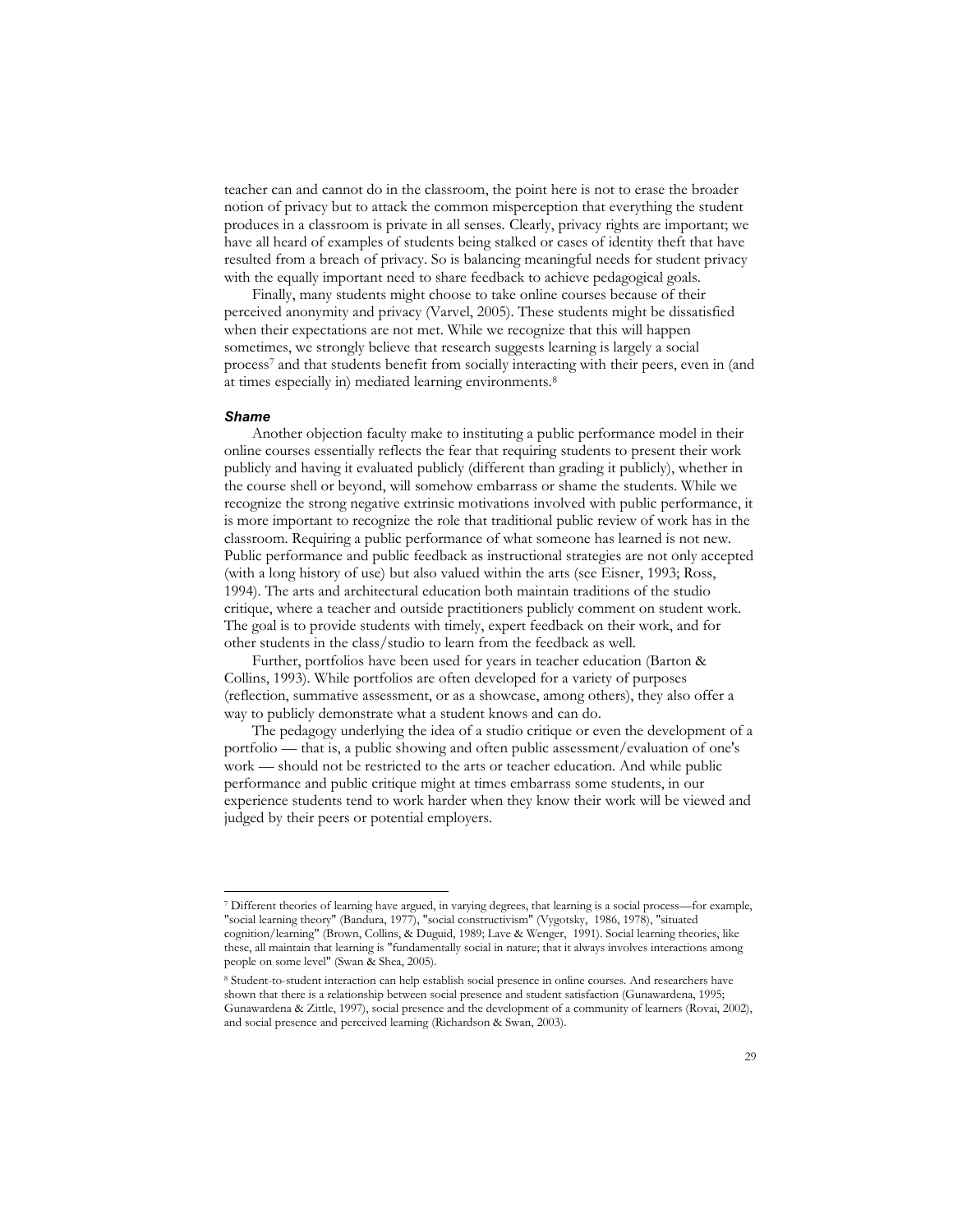## *Lack of Time*

Another common objection brought up by faculty for not using a public performance model in their courses involves their lack of time. Online faculty regularly claim that teaching online takes more time than teaching in a face-to-face classroom (Dunlap, 2005; Mills, Yanes, & Casebeer, 2009). Given this, the idea of adding one more thing (public feedback) and changing the way they have done things for semesters — if not years — just seems like too much.

We have found, though, that having students share their work publicly can actually save faculty time. Depending on the LMS, the only time-saving benefit (that we can identify) is the ability to download (or "collect") all assignments in one zipped folder.<sup>9</sup> The time saved doing this is negligible compared to the benefits of having students submit their work publicly in the LMS course shell. For instance, having students post work online in public places in the LMS (such as discussion forums) can save faculty time by enabling them to reference feedback they provided other students. Further, evaluating student work publicly can help improve the instructor feedback as well as student satisfaction because students see the instructor's participation in the course shell responding to other students rather than wondering when their own work will be graded (Dennen, 2007). Finally, faculty can involve students by having them turn in a rough draft publicly in the LMS and asking their peers to provide formative feedback.

#### *Other Objections*

Does public review of written material increase instances of plagiarism or raise other intellectual property issues? For instance, if students upload their term papers to a discussion forum for everyone to see, then any student can easily download and distribute another student's work. Does this public submission violate the students' intellectual property? These important questions should be considered in the context of public performance (Jocoy & DiBiase, 2006).

We believe faculty can adopt strategies to mitigate these issues. For instance, assignments customized to the student's personal background and interests can make it harder for students to "lend" their work to others in subsequent semesters. Further, if students must post their work publicly, they will probably think twice before plagiarizing or cheating in front of their peers in a semipublic venue like an online course discussion.

Finally, sharing work publically does not diminish a student's rights to that work. Cases of students openly sharing their work can help establish it as theirs and prevent others from claiming it while enriching it through peer feedback. Regardless of their work's merit, students need to learn the importance of copyright, plagiarism, and intellectual property. Encouraging or even requiring students to copyright or add a Creative Commons license to their work is always a good idea. Given the beginnings of a shift toward a more open and collaborative culture of sharing (open source software, open education, open social networks), students need to learn not only how to cite and credit others' work but also how to protect their own work.

 <sup>9</sup> We use two LMSs at our institution. Both offer faculty different options when grading/exporting/viewing student work. While some LMSs like recent versions of Blackboard enable faculty to download all of the work in a dropbox in one zipped folder, others require faculty to download each file individually. In fact, others have pointed out that depending on these options, the dropbox can make it difficult to "organize, track, and assess assignments" (Baron, 2003).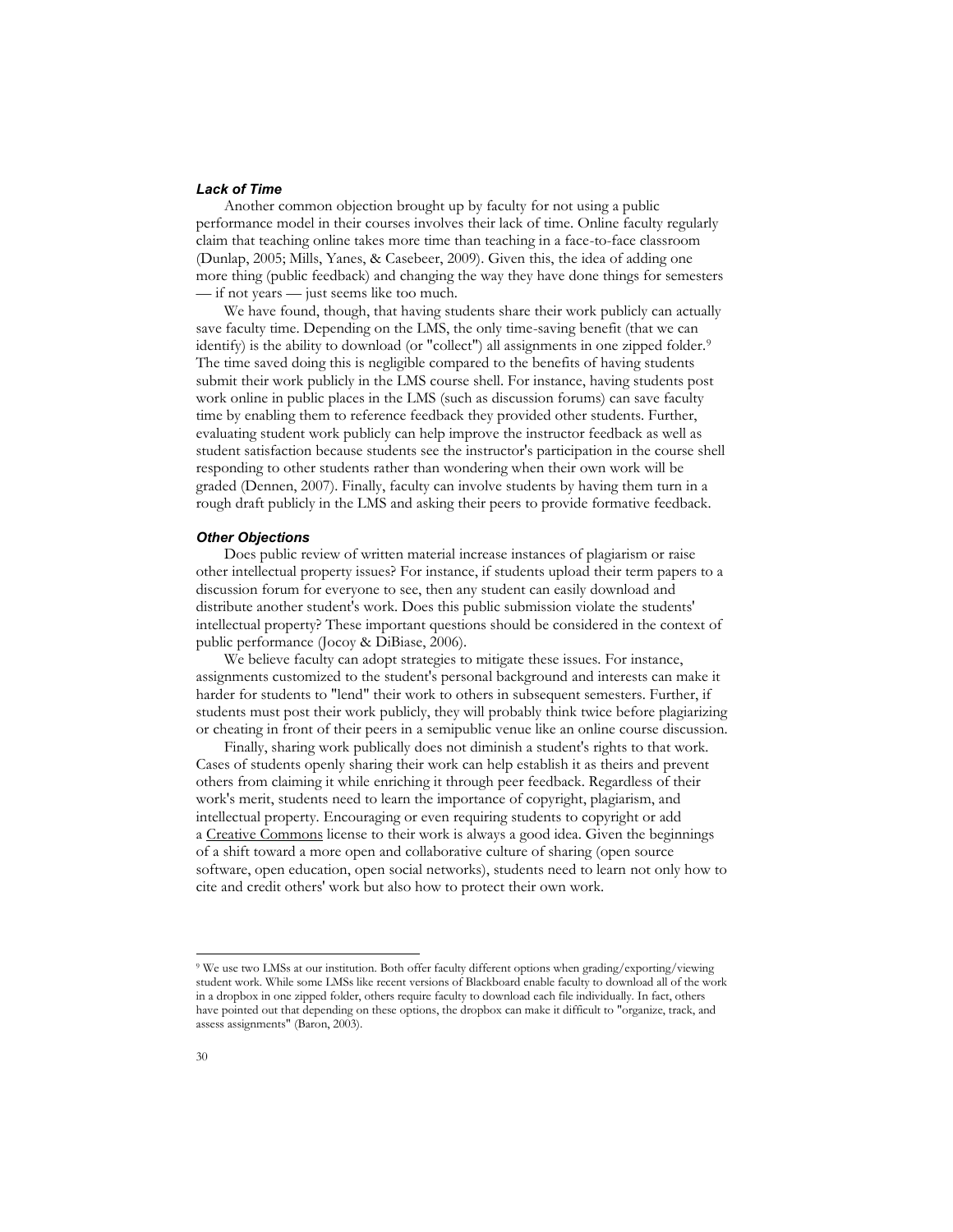## **The Solution: Public Performance Models**

A student steps onto the stage, hands poised on his electric guitar. The audience settles and he begins, tapping out harmonics and effortlessly flowing through multioctave scales. The guitar sings in a multitude of voices as his fingers fly across the fretboard. You have to see it, not just hear it, to completely appreciate the virtuosity of the sonic performance. The audience claps and cheers. A few seasoned musicians compliment the performance and offer suggestions on how to move the performer's skills even further.

Public. Performance. Critique. It's a time-honored model in the performing and fine arts. Other disciplines like teacher education and medicine also have elements of public performance in their curriculum. But we, like others (Palloff & Pratt, 2009), strongly believe it is time to consider public performance as a pedagogical tool in all disciplines. More importantly, we want to expand the notion of a public performance online to include the sharing of largely written material — essays, projects, papers, and even exams. We briefly outline some core strategies faculty can use to accomplish this and some benefits of abandoning the digital dropbox.

## *Stop Using the Dropbox*

While private communication and feedback between a student and teacher may have a place in the classroom — online or face-to-face — in this article we focus on the expanding set of cases and circumstances where public dialogue about student work is effective, practical, and desirable. Even in cases where students might need some scaffolding and time to increase their self-confidence before performing publicly and being critiqued, a simple first step is to have them turn in their work in public spaces in the LMS course shell (see Figure 3). Online discussion forums are a great environment in which to post student work — from simple comments all the way up to essay exams and complete project proposals — making the work public to the class without exposing the student to comments outside the virtual walls of the online classroom.

| <b>Unit 4</b>                                          | <b>EdWebs!</b>                                                                                                                                                                                                                                                                   |               |                            |
|--------------------------------------------------------|----------------------------------------------------------------------------------------------------------------------------------------------------------------------------------------------------------------------------------------------------------------------------------|---------------|----------------------------|
| Unit 5                                                 |                                                                                                                                                                                                                                                                                  |               |                            |
| Unit 6                                                 | This is your finished EdWeb! Be sure to review your EdWeb using the EdV<br>located in DocSharing. This is the same rubric you used for the Peer Revie<br>Post the completed EdWeb Rubric and URL of your EdWeb below. This a<br>due Sunday, August 1st, and is worth 400 points. |               |                            |
| Unit 7                                                 |                                                                                                                                                                                                                                                                                  |               |                            |
| Completed<br><b>Assignments</b>                        |                                                                                                                                                                                                                                                                                  |               |                            |
| Digital Story                                          |                                                                                                                                                                                                                                                                                  |               |                            |
| Quick & Dirty Web<br>HTML & 1st Website<br>Ouray & FTP | <sup>E</sup> Respond                                                                                                                                                                                                                                                             |               |                            |
| Content Inventory                                      | $\Box$ Print View<br>Expand All                                                                                                                                                                                                                                                  | »Show Options |                            |
| Dreamweaver Basics                                     | <b>Responses</b>                                                                                                                                                                                                                                                                 |               |                            |
| Design Prototype<br>EdWeb A&D update #1                | Response ^<br>⊠                                                                                                                                                                                                                                                                  | Author        | Date/Time*                 |
| CSS practice                                           | R<br>final edweb                                                                                                                                                                                                                                                                 | ⊟             | 7/26/2010 1:4              |
| Functional Prototype                                   | <b>D.</b> A. Br. Carl advised                                                                                                                                                                                                                                                    | ाञ्च          | $0.14$ <i>Inner</i> $0.80$ |

**Figure 3. Students Turning in Work Publicly**

By simply replacing the dropbox with public submission of work, any student assignment becomes a type of performance. Whether a paper, report, or page of problems solved, each student's work is fully visible to the class. The instructor provides feedback on the assignments, allowing students to learn from the direct assessment of not only their own work but also by reflecting on the work of their peers. The grade, plus any feedback that the instructor feels should remain private, can be provided and recorded in an online gradebook.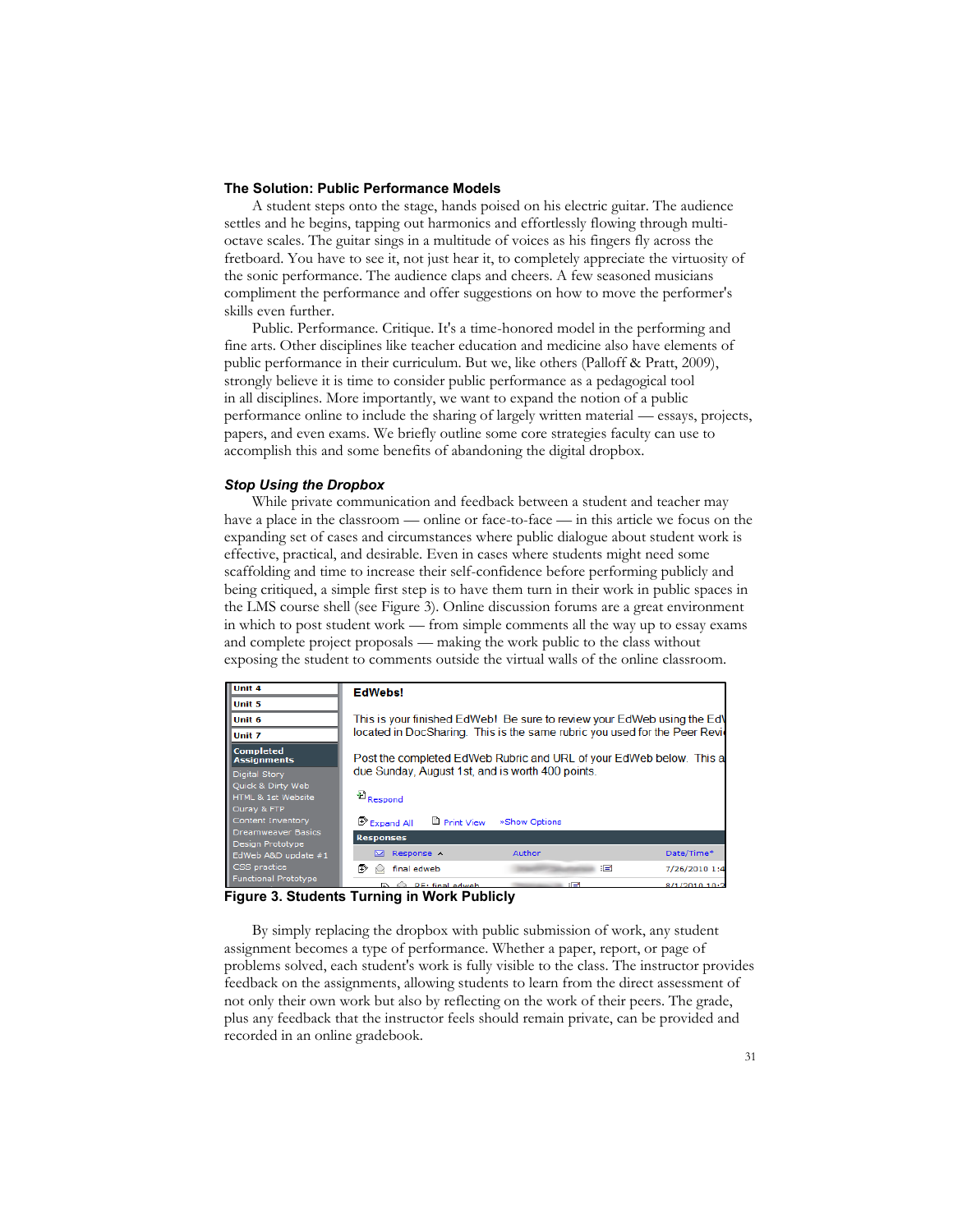Rather than simply having students post their work in a discussion forum, instructors might take the notion of performance a step further. Using web-based tools such as Jing or Adobe Connect, students can present their work in a reasonable proxy for a classroom presentation, then later distribute it as they see fit.

We have successfully implemented a no-dropbox policy across a number of online courses we teach that span the education and art history disciplines. Not only has the policy decreased our workload by minimizing repetitious evaluations, there have been no student complaints regarding the public process of presenting work and receiving feedback.

#### *True Public Performance*

Web-based tools allow students to present their work to a community outside of the LMS. This larger audience might include experts in the field who can provide authentic and relevant feedback. Keep in mind, though, that if you choose to leave the safety of the LMS, you should ensure that you have prior consent from the students or give them the option to work under a pseudonym. We have asked students to create blogs, but we talk through the implications of making the blogs public to the world (which we encourage and sometimes even require) (Dunlap & Lowenthal, 2011) or simply public to members of their course or graduate program. When we require students to take part in a fully public event, we make every effort to give them the ability to work under a pseudonym.

Faculty need to recognize the privacy concerns of students who do not want their enrollment in the class made public knowledge (in line with FERPA's privacy concerns). Depending on the tool and the nature of the assignment, faculty can provide means by which students can protect their identity on the Internet while allowing the faculty, and the broader Internet community, to provide feedback and guidance on any work posted publicly.

#### **Benefits from Abandoning the Digital Dropbox**

Online approaches to student privacy seem to be both well-intentioned and driven by the uncritical application of classroom management techniques — such as grading papers privately outside of class. Nonetheless, privacy regulations appear to allow greater latitude in asking students to provide work publically and to perform publically inside the virtual classroom. Further, public submission and feedback cycles for most types of work have proven to be a superior strategy in the online classroom. Summing up the benefits of abandoning the digital dropbox:

- Public posting enables students to see the work of their peers. Among other things, students can see differences in quality of work. This helps calibrate superior performance in the class, allowing all students to observe and model top performance.
- Students seem reluctant to turn in low-quality work in front of their peers.
- Visibility could discourage plagiarism because students would have to cheat in front of their peers.
- Public postings increase the instructor's social presence in the course by allowing all students to see feedback on all assignments. Because students largely gauge instructor participation in a course on the amount of feedback provided to the class, public postings allow students to better estimate the total time commitment the teacher makes to the online course. Private feedback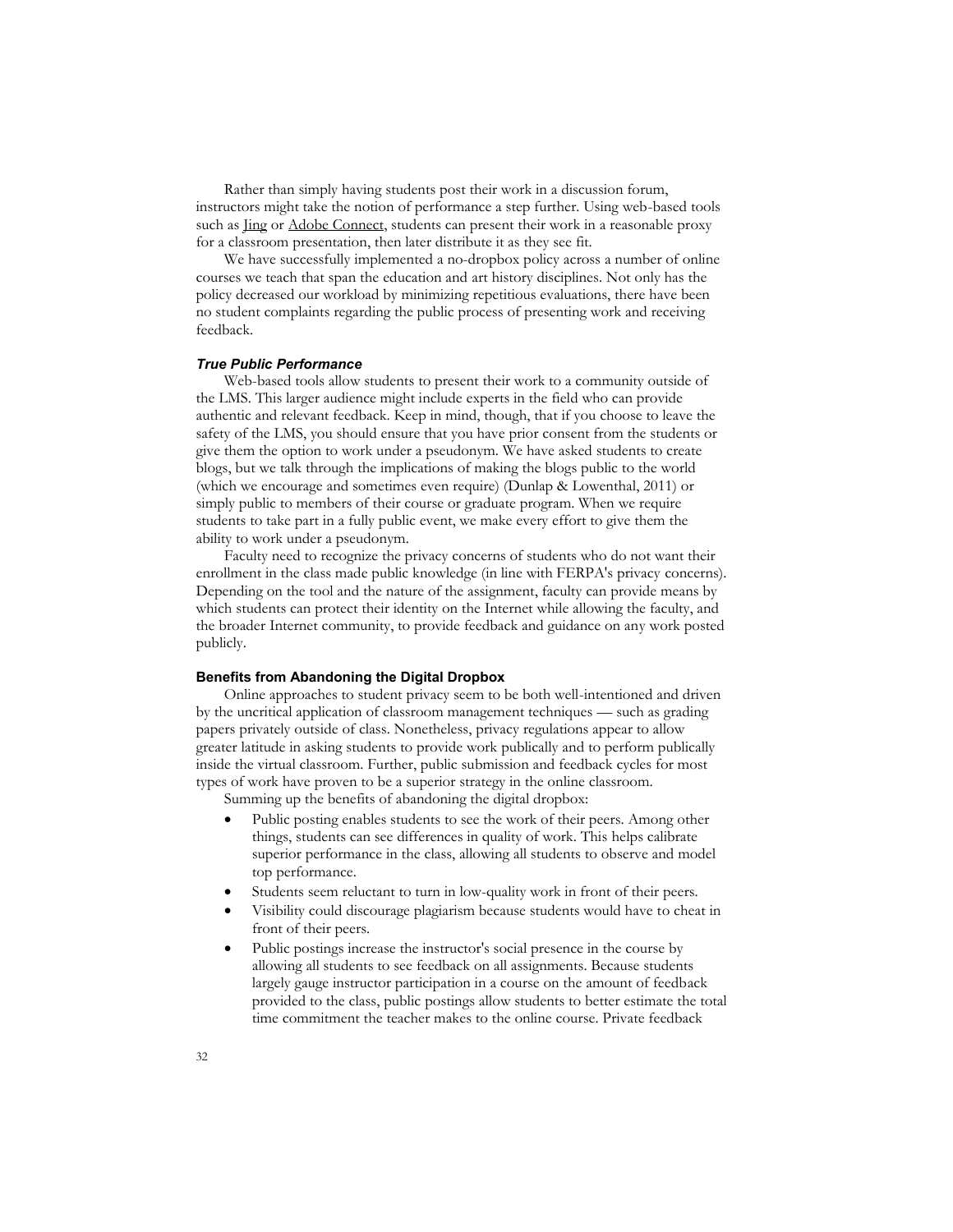skews the appearance of faculty contribution because students can't view the actual amount of instructor feedback given to the class in total.

- Public feedback by the instructor helps minimize workload by reducing the number of redundant comments across assignments.
- Perhaps most importantly, public performance and accountability better model real-world conditions, where work ultimately is consumed inside a social system, by groups, publicly. In this sense, the public performance and feedback model provides students the most authentic practice available in a classroom—online or not.

#### **Conclusion**

Why make student work private? In this article we suggest that the presumption in that question should shift away from privacy. Teachers should mandate public performance and feedback unless they see a clear argument, whether legal or pedagogical, in favor of privacy. Students should in some cases use the dropbox, especially when the work they turn in should be a privileged communication. But educational theory and common sense suggest that in most cases faculty resort to protecting perceived privacy without considering the educational impacts.

Learning is a socially situated practice. The outcomes of learning will almost surely be applied inside socially structured work environments that do not have any sense of private output. Reports, project plans, memos, and analysis are produced and presented in a very public manner. Reflecting an authentic practice of working with others to achieve an outcome, public performance of student work not only models this practice, it also provides remarkable learning opportunities for students receiving feedback from their peers, outside experts, and the instructor.

Equally critical, as faculty move to an online delivery modality, they also must consider their work practices — not only in terms of pedagogical effectiveness, but in terms of workload efficiency. To that end, public submission of work and public feedback can increase faculty social presence without increasing the amount of work involved. Likewise, public feedback helps minimize the workload involved with grading by allowing the teacher to reduce the number of redundant remarks inevitable when scoring across private assignments. Just as important, the public feedback provides a class-wide formative activity where everyone learns from everyone else's assignment.

The Internet provides a new venue for education. Reconsidering student privacy in the online world is, we believe, a doorway to improving education.

#### **References**

Allen, I. E., & Seaman, J. (2010). *Learning on demand: Online education in the United States, 2009*. Babson Park, MA: Babson Survey Research Group. Retrieved from http://sloanconsortium.org/publications/survey/pdf/learningondemand.pdf

Antonelli, P. (2009). Make, share, find: Web 2.0 and informal learning. In P. R. Lowenthal, D. Thomas, A. Thai, & B. Yuhnke, B. (Eds.), *The CU Online handbook. Teach differently: Create and collaborate* (pp. 46-52). Raleigh, NC: Lulu Enterprises.

Aragon, S. R. (2003). Creating social presence in online environments*. New Directions for Adult and Continuing Education*, 100, 57–68.

Bandura, A. (1977). *Social learning theory*. New York: General Learning Press.

Baron, A. E. (2003). Course management systems and online teaching, *Journal of Computing in Higher Education, 15*(1), 128–142.

Barton, J., & Collins, A. (1993). Portfolios in teacher education*. Journal of Teacher*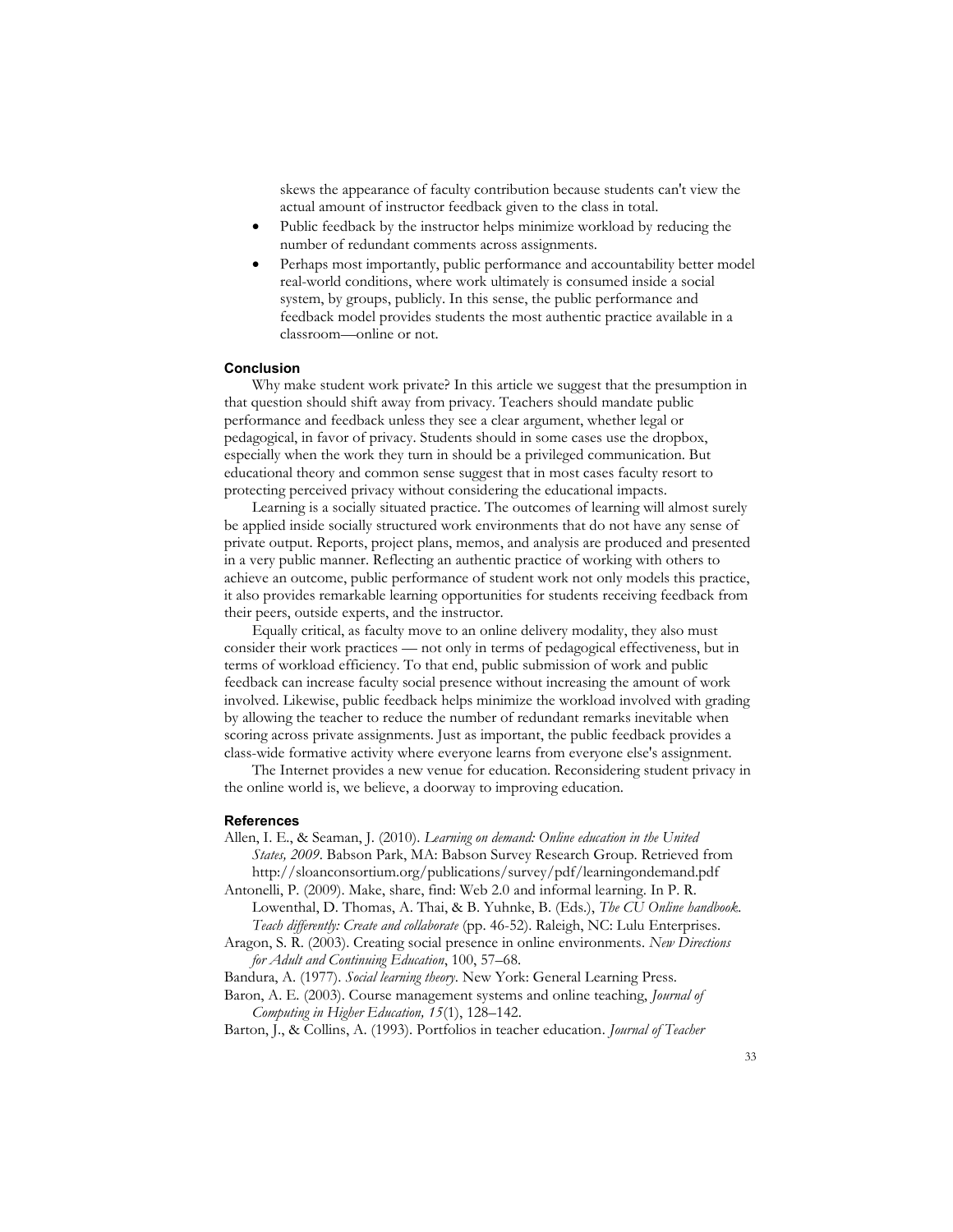*Education, 44*(3), 200–210.

- Bonk, C. J., Cummings, J. A., Hara, N., Fischler, R. B., & Lee, S. M. (2000). A tenlevel web integration continuum for higher education. In B. Abbey (Ed.), *Instructional and Cognitive Impacts of Web-Based Education* (pp. 56-77). Hershey, PA: Idea Group Publishing.
- Boyd, D. (2010, March 13). Making sense of privacy and publicity. Presentation at SXSW, Austin, TX. Retrieved from http://www.danah.org/papers/talks/ 2010/SXSW2010.html
- Bransford, J. D., Brown, A. L., & Cocking, R. R. (1999). *How people learn: Brain, mind, experience, and school*. Washington, DC: National Academy Press.
- Brown, J. S., Collins, A., & Duguid, P. (1989). Situated cognition and the culture of learning. *Educational Researcher, 18*(1), 32–42.
- Chickering, A. W., & Gamson, Z. (1987). Seven principles for good practice in undergraduate education. *AAHE Bulletin, 40*(7), 3-7.
- Chickering, A., & Ehrmann, S. (1996, October). Implementing the seven principles: technology as lever. *AAHE Bulletin*, 3–6. Retrieved from http://www.tltgroup.org/programs/seven.html
- Dennen, V. P. (2005). From message posting to learning dialogues: Factors affecting learner participation in asynchronous discussion. *Distance Education, 26*(1), 127-148.
- Dennen, V. P. (2007). Instructor-learner interaction in online courses: The relative perceived importance of particular instructor actions on performance and satisfaction. *Distance Education, 28*(1), 65-79.
- Dunlap, J.C. (2005). Workload reduction in online courses: Getting some shuteye. *Performance Improvement, 44*(5),18-25.
- Dunlap, J. C., & Lowenthal, P. R. (2011). Learning, unlearning, and relearning: Using Web 2.0 technologies to support the development of lifelong learning skills. In G. D. Magoulas (Ed.), *E-infrastructures and technologies for lifelong learning: Next generation environments*. Hershey, PA: IGI Global. DOI: 10.4018/978-1-61520-983-5
- Eisner, E. (1993). Reshaping assessment in education: Some criteria in search of practice. *Journal of Curriculum Studies, 25*(3), 219–233.
- Ertmer, P. A., et al. (2007). Using peer feedback to enhance the quality of student online postings: An exploratory study. *Journal of Computer-Mediated Communication, 12*(2).
- Graham, C., Cagiltay, K., Lim, B-R., Craner, J., & Duffy, T. M. (2001, March/April). Seven principles of effective teaching: A practical lens for evaluating online courses. *Technology Source*. Retrieved from http://technologysource.org/article/ seven\_principles\_of\_effective\_teaching/
- Gunawardena, C. N. (1995). Social presence theory and implications for interaction and collaborative learning in computer conferences. *International Journal of Educational Telecommunications, 1*(2), 147–166.
- Gunawardena, C. N., & Zittle, F. J. (1997). Social presence as a predictor of satisfaction within a computer-mediated conference environment. *American Journal of Distance Education, 11*(3), 8–26.
- Harvey, C. P. (2009). Death of the dropbox: Online learning and social construction. Paper presented at Improving University Teaching. Retrieved from http://www.iutconference.org/2009/pdf/Harvey.pdf
- Hayden, E. (2010, March 11). On Facebook, you are who you know. *Miller-McCune*. Retrieved from http://www.miller-mccune.com/culture-society/onfacebook-you-are-who-you-know-10385/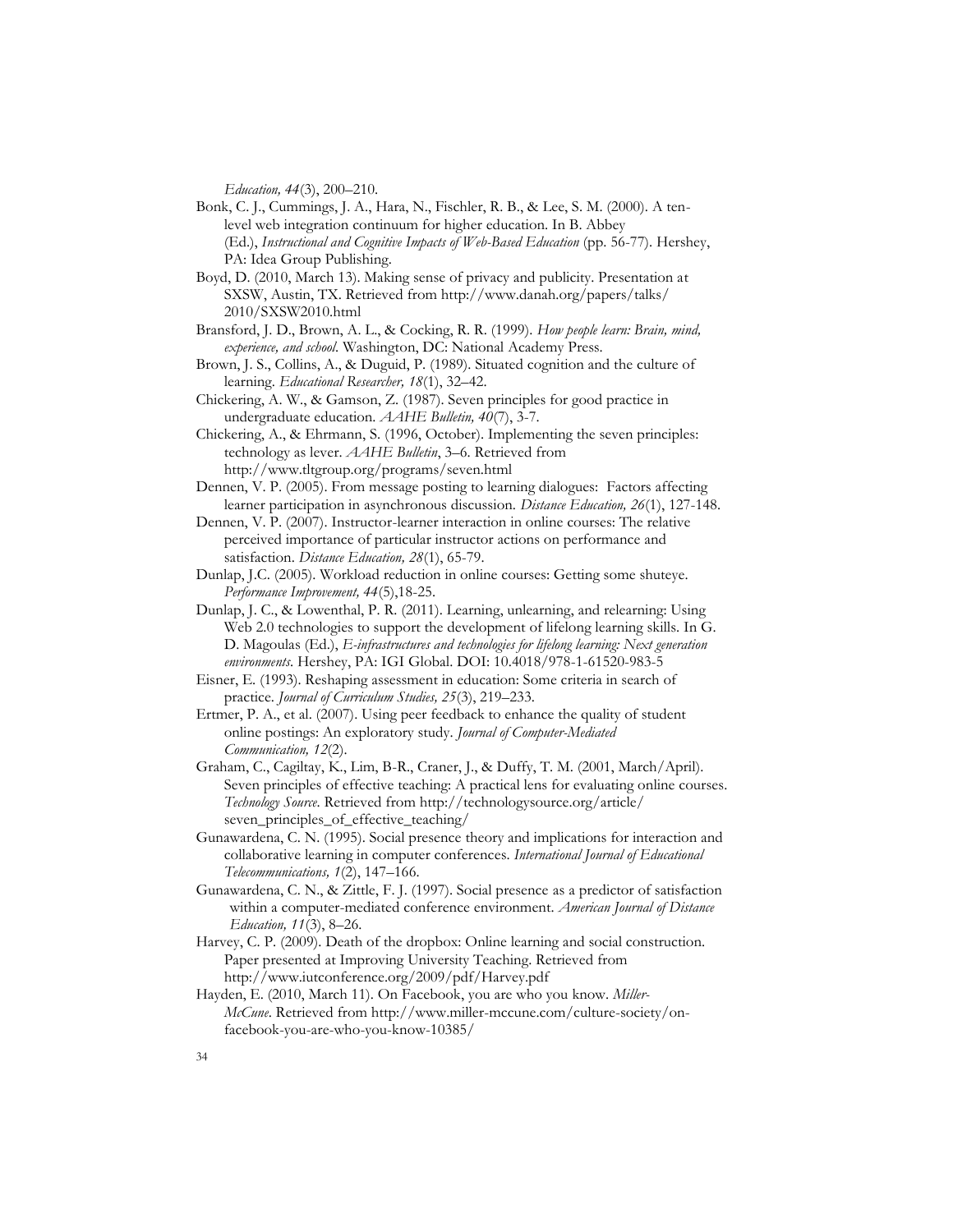- Janicki, T., & Liegle, J. O. (2001). Development and evaluation of a framework for creating web-based learning modules: A pedagogical and systems approach, *Journal of Asynchronous Learning Networks, 5*(1), 58–84.
- Jocoy, C., & DiBiase, D. (2006). Plagiarism by adult learners online: A case study in detection and remediation. *International Review of Research in Open and Distance, 7*(1).
- Kreijns, K., Kirschner, P. A., & Jochems, W. (2003). Identifying the pitfalls for social interaction in computer-supported collaborative learning environments: A review of the research. *Computers in Human Behavior, 19*(3), 335-353.

Lave, J., & Wenger, E. (1991). *Situated learning: Legitimate peripheral participation*. New York: Cambridge University Press.

- Lenhart, A., & Madden, M. (2007). Teens, privacy, and online social networks. *Pew Internet and American Life Project*. Retrieved from http://www.pewinternet.org/ ~/media/Files/Reports/2007/PIP\_Teens\_Privacy\_SNS\_Report\_Final.pdf.pdf
- Lowenthal, P. R., & Muth, R. (2008). Constructivism. In E. F. Provenzo & J. P. Renaud (Eds.), *Encyclopedia of the Social and Cultural Foundations of Education* (pp. 177–179). Thousand Oaks, CA: Sage.
- Lowenthal, P. R., & Parscal, T. (2008). Teaching presence. *The Learning Curve, 3*(4), 1–2, 4.
- Lowenthal, P. R., & White, J. W. (2009). Enterprise model. In P. Rogers, G. Berg, J. Boettcher, C. Howard, L. Justice, & K. Schenk (Eds.), *Encyclopedia of distance and online learning* (2nd ed., pp. 932-936). Hershey, PA: IGI Global.
- Lowenthal, P. R., Wilson, B., & Parrish, P. (2009). Context matters: A description and typology of the online learning landscape. In M. Simonson (Ed.), *32nd Annual proceedings: Selected research and development papers presented at the annual convention of the Association for Educational Communications and Technology*. Washington D. C.: Association for Educational Communications and Technology.
- Lynch, D. (2005). Success versus value: What do we mean by the business of online education? In J. R. Bourne & J. C. Moore, *Elements of Quality Online Education: Engaging Communities* (vol. 6; pp. 183-195). Needham, MA: Sloan-C.
- McInnerney, J. M., & Roberts, T. S. (2004). Online learning: Social interaction and the creation of a sense of community. *Educational Technology & Society, 7*(3), 73-81.
- Mills, S. J., Yanes, M. J., & Casebeer, C. M. (2009). Perceptions of distance learning among faculty of a college of education*. Journal of Online Learning and Teaching, 5*(1).
- Notar, C. E., Wilson, J. D., & Ross, K. G. (2002). Distant Learning for the Development of Higher-Level Cognitive Skills. *Education, 122*, 642–650.
- Oblinger, D. G., & Hawkins, B. L. (2006). The myth about online course development. *EDUCAUSE Review, 41*(1), 14-15.
- Oomen-Early, J., Bold, M., Wiginton, K. L., Gallien, T. L., & Anderson, N. (2008). Using asynchronous audio communication (AAC) in the online classroom: A comparative study. *Journal of Online Learning and Teaching, 4*(3), 267-276.
- Palloff, R. M., & Pratt, K. (2009). *Assessing the online learner*. San Francisco: Jossey-Bass.
- Palloff, R. M., & Pratt, K. (2005). *Collaborating online: Learning together in community*. San Francisco: Jossey-Bass.
- Palloff, R. M., & Pratt, K. (2003).*The virtual student: A profile and guide to working with online learners*. San Francisco: Jossey Bass.
- Parker, N. K. (2008). The quality dilemma in online education revisited. In T. Anderson (Ed.), *The Theory and Practice of Online Learning* (2nd ed., pp. 305-340). Athabasca, Canada: Athabasca University Press.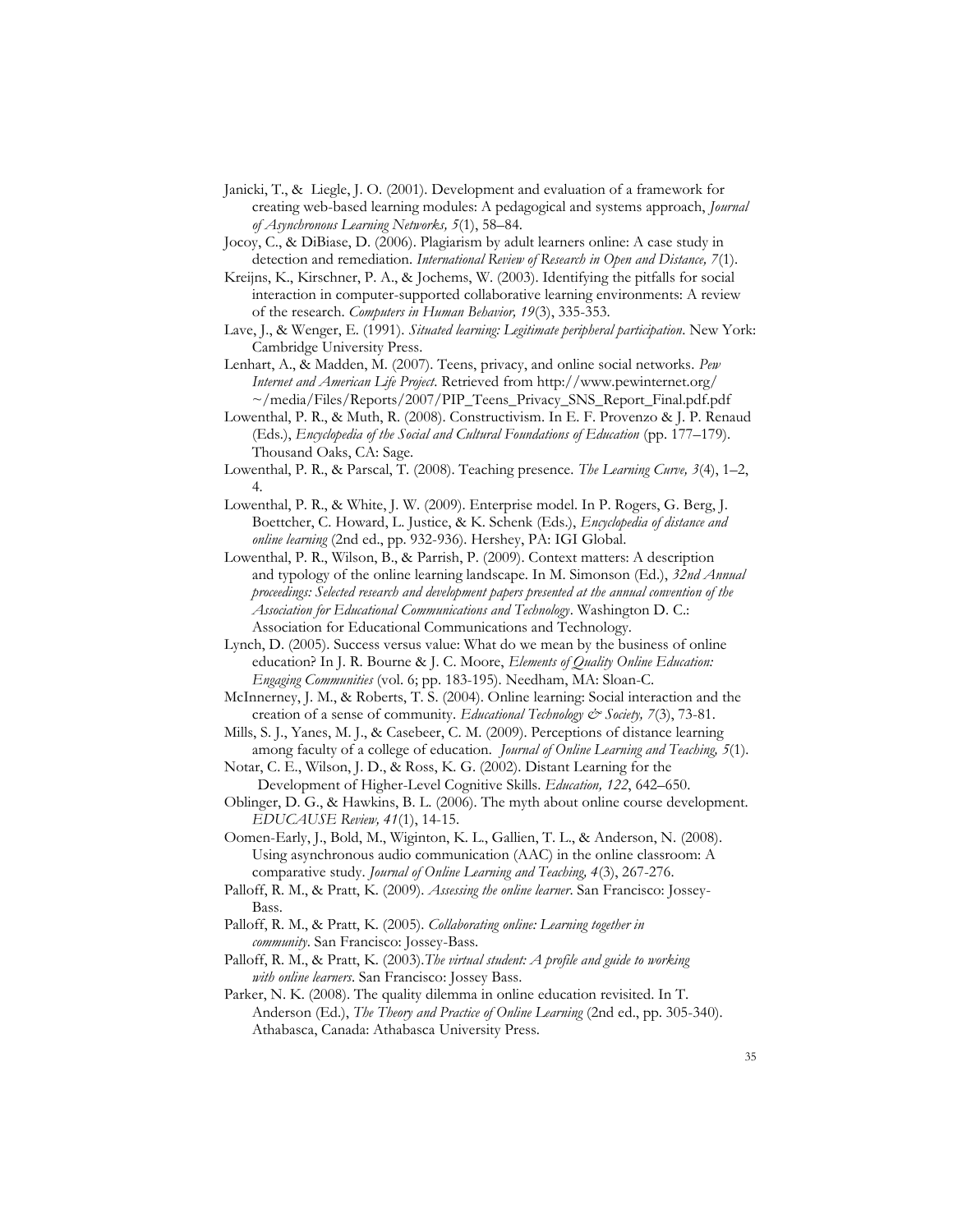- Parry, M. (2009, October 19). Online programs: Profits are there, technological innovation is not. *Chronicle of Higher Education*.
- Richardson, J. C., & Swan, K. (2003). Examining social presence in online courses in relation to students' perceived learning and satisfaction. *Journal of Asynchronous Learning Networks, 7*(1), 68-88.
- Rooney, B. (2010, May). Facebook to simplify privacy controls. CNNMoney.com. Retrieved from http://money.cnn.com/2010/05/25/technology/ facebook\_privacy\_settings/index.htm
- Ross, J. (1994). The right moves: Challenges of dance assessment. *Arts Education Policy Review, 96*(1), 11.
- Rossett, A., & Marshall, J. (2010, January). E-learning: What's old is new again. *Training and Development*. Retrieved from http://www.astd.org/TD/Archives/2010/Jan/ Free/1001\_eLearning\_Whats\_Old.htm
- Rovai, A. P. (2004). A constructivist approach to online college teaching. *Internet and Higher Education, 7*(2), 79-93.
- Rovai, A. P. (2002). Building a sense of community at a distance. *International Review of Research in Open and Distance Learning, 3*(1). Retrieved from http://www.irrodl.org/ index.php/irrodl/article/viewArticle/79/152
- Swan, K., & Shea, P. (2005). The development of virtual learning communities. In. S. R. Hiltz & R. Goldman (Eds.), *Asynchronous Learning Networks* (pp. 239-260). New York: Hampton Press.
- Tu, C-H. (2002a). The impacts of text-based CMC on online social presence. *The Journal of Interactive Online Learning, 1*(2). Retrieved from http://www.ncolr.org/jiol/ issues/PDF/1.2.6.pdf
- Tu, C-H. (2002b). The measurement of social presence in an online learning environment. *International Journal on E-Learning, 1*(2), 34-45.
- Tu, C-H. (2004). *Online collaborative learning communities: Twenty-one designs to building an online collaborative learning community*. Westport, CT: Libraries Unlimited.
- Varvel, V. E. (2005). Student privacy issues, ethics, and solving the guest lecturer dilemma in online courses. *eLearning*, 9.
- Vygotsky, L. (1986). *Thought and language*. Cambridge, MA: MIT Press.
- Vygotsky, L. (1978). *Mind in society*. Cambridge, MA: Harvard University Press.
- WCET and Campus Computing Project (2009, October). Online education programs marked by rising enrollments, unsure profits, organizational transitions, higher fees, and tech training for faculty. *Managing Online Education*. Retrieved from http://wcet.wiche.edu/wcet/docs/moe/ManagingOnlineEd2009- ExecSummary.pdf
- Wray, M., Lowenthal, P. R., Bates, B., & Stevens, E. (2008). Investigating perceptions of teaching online & f2f. *Academic Exchange Quarterly, 12*(4), 243-248.